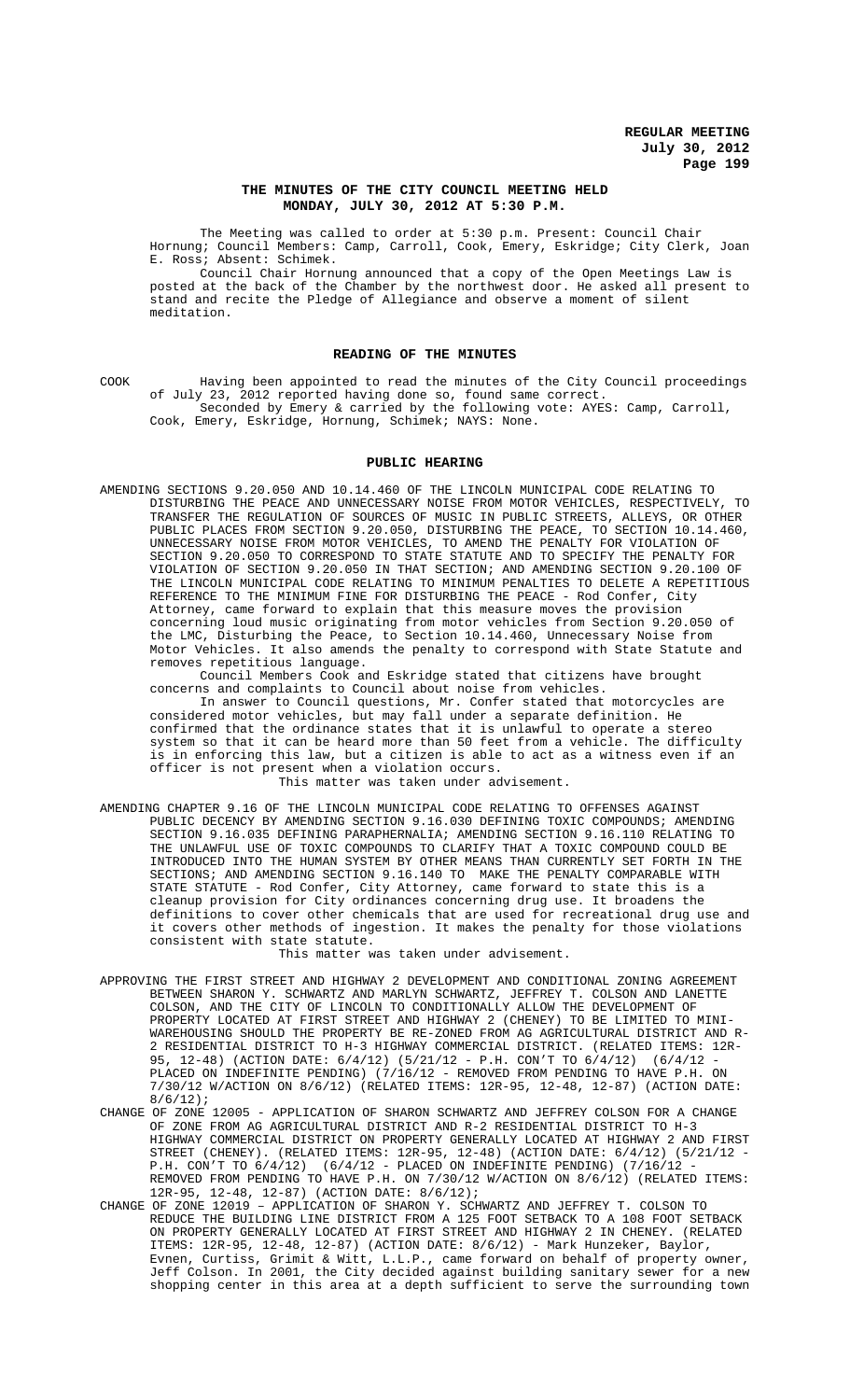of Cheney. This decision was short sighted in a planning sense, but a number of political concerns came about with respect to area schools and annexation, and Cheney was therefore carefully drawn out of Lincoln's future urban area. Within a short time after that subarea claim was adopted, the Athey Painting building burned down. In 2002, they were allowed to rebuild at their current location. It is a good business and there have been no complaints about it, but it does create a physical barrier between properties. Additionally, the City again approved a Comprehensive Plan which continues to exclude Cheney from sanitary sewer service. The property is improved with a 92 year old, 925 square foot house. The land value, according to the County Assessor, is \$39,900, and the house is valued at \$32,400. It is divided approximately in half with AG zoning and R-2 zoning. Even if the property were rezoned R-2, it lacks the sewer taps necessary for most development. The choices that remain for this property are to leave it in its underutilized, dilapidated condition, or to consider the conditional rezoning which allows for the modern, attractive storage facility that the property owners are proposing. We have agreed to a 30 foot setback that would accommodate potential widening of Highway 2.

Marvin Krout, Director of Planning, came forward to state that this is a difficult area to work with. It has infrastructure deficiencies and is in a transitional stage between residential and commercial use. A mini-warehouse is the lightest possible commercial use. There was one resident who came forward in opposition, believing that the area should maintain its residential character, but the lack of sewer could become problematic. The warehouse will be well screened by landscaping and will have the equivalent of street trees every 50 feet, with large shrubs between.

Mr. Hunzeker reiterated that the development of property along 1st Street has taken a long time because there are few options available that effectively use less sewer than residential. They have received 2 letters in support and have received no opposition from the residents of Cheney. This matter was taken under advisement.

APPROVING AN AMENDMENT TO THE HOLDREGE STREET AND IDYLWILD DRIVE DEVELOPMENT AND CONDITIONAL ZONING AGREEMENT TO MODIFY THE PROPERTY RESTRICTIONS REGARDING THE SETBACK ON THE EAST SIDE OF LOT 48, GENERALLY LOCATED AT HOLDREGE STREET AND IDYLWILD DRIVE - Kent Seacrest, Seacrest & Kalkowski, came forward representing the Kappa Foundation, the land owner of the Alpha Gamma Rho Fraternity. Due to the large size of this 5 million dollar fraternity project, a conditional zoning agreement was worked out. This provided for a 15-foot "side yard" area along the side of the neighboring house, which was agreeable to that property owner. The terminology of "side yard" has since proven to be incorrect. Because the home is on a corner lot, the area in question can also be deemed a "rear yard". The word "side" is being removed and the area is now being referred to as the "15-foot extra protection zone". The neighbor has the same rights as before and all parties involved are satisfied with this change. Another project will be brought forth in the near future that will eliminate the need for this, but for the next 30-40 day period, this amendment allows the acquisition of the final building permit necessary for the fraternity.

This matter was taken under advisement.

- APPROVING AN AMENDMENT TO BID NO. 10-164 FOR THE ANNUAL REQUIREMENTS OF INVENSYS METER PARTS FOR LWS AMR PROGRAM AGREEMENT BETWEEN THE CITY OF LINCOLN AND HD SUPPLY WATERWORKS TO EXTEND THE TERM FOR ONE ADDITIONAL TWO-YEAR TERM FROM AUGUST 1, 2012 THROUGH JULY 31, 2014;
- APPROVING AN AMENDMENT TO BID NO. 10-158 FOR THE ANNUAL REQUIREMENTS OF M & H FIRE HYDRANT PARTS AGREEMENT BETWEEN THE CITY OF LINCOLN AND HD SUPPLY WATERWORKS TO EXTEND THE TERM FOR ONE ADDITIONAL TWO-YEAR TERM FROM AUGUST 1, 2012 THROUGH JULY 31, 2014 - Vince Mejer, City Purchasing Agent, came forward to answer questions. Each agreement is for a very specific set supplies. This matter was taken under advisement.

#### **COUNCIL ACTION**

# **REPORTS OF CITY OFFICERS**

- CLERK'S LETTER AND MAYOR'S APPROVAL OF RESOLUTIONS AND ORDINANCES PASSED BY THE CITY COUNCIL ON JULY 16, 2012 - CLERK presented said report which was placed on file in the Office of the City Clerk. **(27-1)**
- CLERK'S LETTER AND MAYOR'S APPROVAL OF RESOLUTIONS AND ORDINANCES PASSED BY THE CITY COUNCIL ON JULY 23, 2012 - CLERK presented said report which was placed on file in the Office of the City Clerk. **(27-1)**

#### **PETITIONS & COMMUNICATIONS**

SETTING THE HEARING DATE OF MONDAY, AUGUST 20, 2012 AT 5:30 P.M. FOR THE APPLICATION OF MARCUS LINCOLN HOTEL LLC DBA MARRIOTT CORNHUSKER FOR A CLASS CK LIQUOR LICENSE LOCATED AT 333 SOUTH 13TH STREET - CLERK read the following resolution, introduced by Jon Camp, who moved its adoption: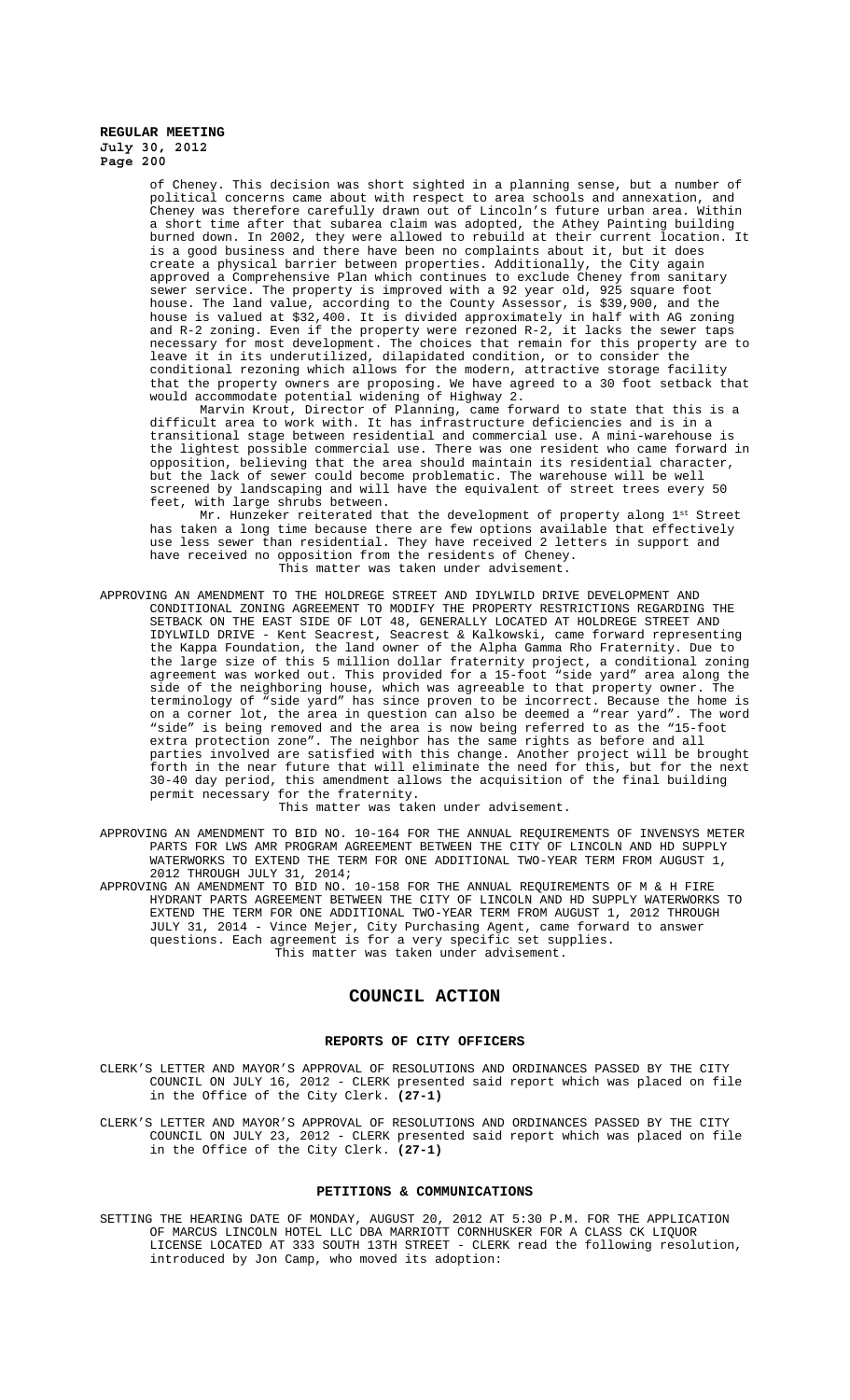A-86927 BE IT RESOLVED by the City Council, of the City of Lincoln, that a hearing date is hereby set for Monday, August 20, 2012, at 3:00 p.m. or as soon thereafter as possible in the City Council Chambers, County-City Building, 555 S. 10th St., Lincoln, NE for the application of Marcus Lincoln Hotel LLC dba Marriott Cornhusker Class CK liquor license located at 333 South 13th Street. If the Police Dept. is unable to complete the investigation by said time, a new hearing date will be set.

Introduced by Jon Camp Seconded by Carroll and carried by the following vote: AYES: Camp, Carroll, Cook, Emery, Eskridge, Hornung; NAYS: None; ABSENT: Schimek.

SETTING THE HEARING DATE OF MONDAY, AUGUST 20, 2012 AT 5:30 P.M. FOR THE APPLICATION OF MC HOMES SOLUTIONS LLC DBA SMOOTH FOR A CLASS C LIQUOR LICENSE LOCATED AT 1640 O STREET - CLERK read the following resolution, introduced by Carl Eskridge, who moved its adoption:

A-86928 BE IT RESOLVED by the City Council, of the City of Lincoln, that a hearing date is hereby set for Monday, August 20, 2012, at 3:00 p.m. or as soon thereafter as possible in the City Council Chambers, County-City Building, 555 S. 10th St., Lincoln, NE for the application of MC Home Solutions LLC dba Smooth Class C liquor license located at 1640 O Street.

If the Police Dept. is unable to complete the investigation by said time, a new hearing date will be set.

Introduced by Jon Camp Seconded by Carroll and carried by the following vote: AYES: Camp, Carroll, Cook, Emery, Eskridge, Hornung; NAYS: None; ABSENT: Schimek.

- SETTING THE HEARING DATE OF MONDAY, AUGUST 20, 2012 AT 5:30 P.M. FOR THE APPLICATION OF SIKARIN LLC DBA ISSARA FOR A CLASS CK LIQUOR LICENSE LOCATED AT 1701 PINE LAKE ROAD - CLERK read the following resolution, introduced by Carl Eskridge, who moved its adoption:<br>A-86929 BE IT RESOLVED by
- BE IT RESOLVED by the City Council, of the City of Lincoln, that a hearing date is hereby set for Monday, August 20, 2012, at 3:00 p.m. or as soon thereafter as possible in the City Council Chambers, County-City Building, 555 S. 10th St., Lincoln, NE for the application of Sikarin LLC dba Issara Class CK liquor license located at 1701 Pine Lake Road. If the Police Dept. is unable to complete the investigation by said time,

a new hearing date will be set. Introduced by Jon Camp

Seconded by Carroll and carried by the following vote: AYES: Camp, Carroll, Cook, Emery, Eskridge, Hornung; NAYS: None; ABSENT: Schimek.

### **MISCELLANEOUS REFERRALS - NONE**

# **LIQUOR RESOLUTIONS - NONE**

### **ORDINANCES - 2ND READING & RELATED RESOLUTIONS (as required)**

- AMENDING SECTIONS 9.20.050 AND 10.14.460 OF THE LINCOLN MUNICIPAL CODE RELATING TO DISTURBING THE PEACE AND UNNECESSARY NOISE FROM MOTOR VEHICLES, RESPECTIVELY, TO TRANSFER THE REGULATION OF SOURCES OF MUSIC IN PUBLIC STREETS, ALLEYS, OR OTHER PUBLIC PLACES FROM SECTION 9.20.050, DISTURBING THE PEACE, TO SECTION 10.14.460, UNNECESSARY NOISE FROM MOTOR VEHICLES, TO AMEND THE PENALTY FOR VIOLATION OF SECTION 9.20.050 TO CORRESPOND TO STATE STATUTE AND TO SPECIFY THE PENALTY FOR VIOLATION OF SECTION 9.20.050 IN THAT SECTION; AND AMENDING SECTION 9.20.100 OF THE LINCOLN MUNICIPAL CODE RELATING TO MINIMUM PENALTIES TO DELETE A REPETITIOUS REFERENCE TO THE MINIMUM FINE FOR DISTURBING THE PEACE - CLERK read an ordinance, introduced by Carl Eskridge, amending Section 9.20.050 and 10.14.460 of the Lincoln Municipal Code relating to Disturbing the Peace and Unnecessary Noise from Motor Vehicles, respectively, to transfer the regulation of sources of music in public streets, alleys, or other public places from Section 9.20.050, Disturbing the Peace, to Section 10.14.460, Unnecessary Noise From Motor Vehicles, to amend the penalty for violation of Section 9.20.050 to correspond to state statute and to specify the penalty for violation of Section 9.20.050 in that section; amending Section 9.20.100 of the Lincoln Municipal Code relating to minimum penalties to delete a repetitious reference to the minimum fine for disturbing the peace; and repealing Sections 9.20.050, 9.20.100 and 10.14.460 of the Lincoln Municipal Code as hitherto existing, the second time.
- AMENDING CHAPTER 9.16 OF THE LINCOLN MUNICIPAL CODE RELATING TO OFFENSES AGAINST PUBLIC DECENCY BY AMENDING SECTION 9.16.030 DEFINING TOXIC COMPOUNDS; AMENDING SECTION 9.16.035 DEFINING PARAPHERNALIA; AMENDING SECTION 9.16.110 RELATING TO THE UNLAWFUL USE OF TOXIC COMPOUNDS TO CLARIFY THAT A TOXIC COMPOUND COULD BE INTRODUCED INTO THE HUMAN SYSTEM BY OTHER MEANS THAN CURRENTLY SET FORTH IN THE SECTIONS; AND AMENDING SECTION 9.16.140 TO MAKE THE PENALTY COMPARABLE WITH STATE STATUTE - CLERK read an ordinance, introduced by Carl Eskridge, amending Chapter 9.16 of the Lincoln Municipal Code relating to Offenses Against Public Decency by amending Section 9.16.030 defining toxic compounds; amending Section 9.16.035 defining paraphernalia; amending Section 9.16.110 relating to the unlawful use of toxic compounds to clarify that a toxic compound could be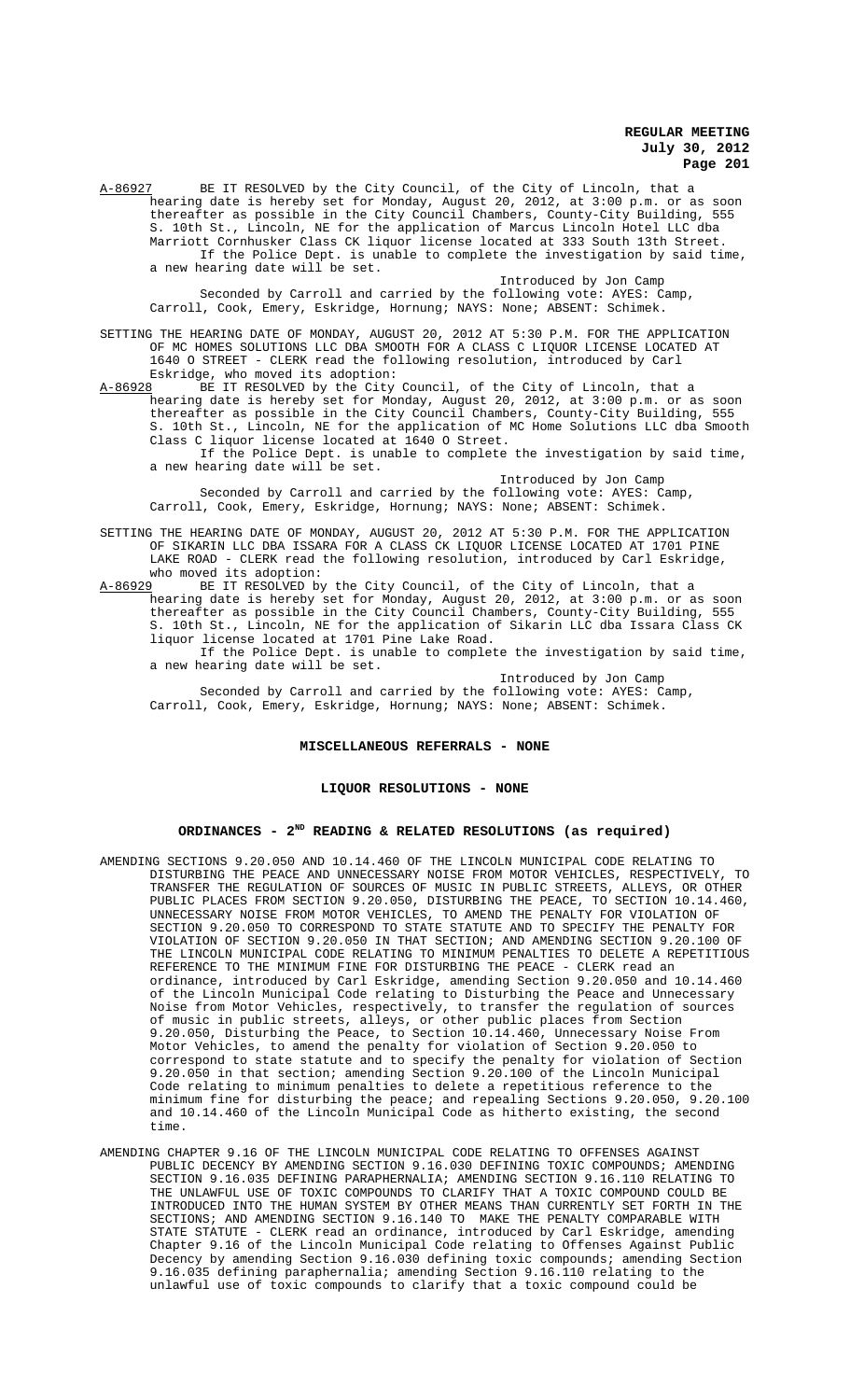> introduced into the human system by other means than currently set forth in the sections; amending Section 9.16.140 to make the penalty comparable with state statute; and repealing Sections 9.16.030, 9.16.065, 9.16.100, and 9.16.140 of the Lincoln Municipal Code as hitherto existing, the second time.

- APPROVING THE FIRST STREET AND HIGHWAY 2 DEVELOPMENT AND CONDITIONAL ZONING AGREEMENT BETWEEN SHARON Y. SCHWARTZ AND MARLYN SCHWARTZ, JEFFREY T. COLSON AND LANETTE COLSON, AND THE CITY OF LINCOLN TO CONDITIONALLY ALLOW THE DEVELOPMENT OF PROPERTY LOCATED AT FIRST STREET AND HIGHWAY 2 (CHENEY) TO BE LIMITED TO MINI-WAREHOUSING SHOULD THE PROPERTY BE RE-ZONED FROM AG AGRICULTURAL DISTRICT AND R-2 RESIDENTIAL DISTRICT TO H-3 HIGHWAY COMMERCIAL DISTRICT. (RELATED ITEMS: 12R-95, 12-48) (ACTION DATE: 6/4/12) (5/21/12 - P.H. CON'T TO 6/4/12) (6/4/12 - PLACED ON INDEFINITE PENDING) (7/16/12 - REMOVED FROM PENDING TO HAVE P.H. ON 7/30/12 W/ACTION ON 8/6/12) (RELATED ITEMS: 12R-95, 12-48, 12-87) (ACTION DATE:  $8/6/12$ .
- CHANGE OF ZONE 12005 APPLICATION OF SHARON SCHWARTZ AND JEFFREY COLSON FOR A CHANGE OF ZONE FROM AG AGRICULTURAL DISTRICT AND R-2 RESIDENTIAL DISTRICT TO H-3 HIGHWAY COMMERCIAL DISTRICT ON PROPERTY GENERALLY LOCATED AT HIGHWAY 2 AND FIRST STREET (CHENEY). (RELATED ITEMS: 12R-95, 12-48) (ACTION DATE: 6/4/12) (5/21/12 - P.H. CON'T TO 6/4/12) (6/4/12 - PLACED ON INDEFINITE PENDING) (7/16/12 - REMOVED FROM PENDING TO HAVE P.H. ON 7/30/12 W/ACTION ON 8/6/12) (RELATED ITEMS: 12R-95, 12-48, 12-87) (ACTION DATE: 8/6/12) - CLERK read the following ordinance, introduced by Jon Camp, amending the Lincoln Zoning District Maps adopted by reference and made a part of Title 27 of the Lincoln Municipal Code, pursuant to Section 27.05.020 of the Lincoln Municipal Code, by changing the boundaries of the districts established and shown thereon, the second time.
- CHANGE OF ZONE 12019 APPLICATION OF SHARON Y. SCHWARTZ AND JEFFREY T. COLSON TO REDUCE THE BUILDING LINE DISTRICT FROM A 125 FOOT SETBACK TO A 108 FOOT SETBACK ON PROPERTY GENERALLY LOCATED AT FIRST STREET AND HIGHWAY 2 IN CHENEY. (RELATED ITEMS: 12R-95, 12-48, 12-87) (ACTION DATE: 8/6/12) - CLERK read an ordinance, introduced by Carl Eskridge, to amend the Building Line District Map attached to and made part of Title 27 of Lincoln Municipal Code by reducing the Building Line District on the south side of Highway 2 from 125 feet to 108 feet adjacent to Lot 65, located in the Southeast Quarter of Section 23, Township 9 North, Range 7 East of the 6<sup>th</sup> P.M., Lancaster County, Nebraska, generally at First Street and Highway 2, Cheney, Nebraska, the second time.

#### **PUBLIC HEARING - RESOLUTIONS**

ACCEPTING THE REPORT OF NEW AND PENDING CLAIMS AGAINST THE CITY AND APPROVING DISPOSITION OF CLAIMS SET FORTH FOR THE PERIOD OF JULY 1 - 15, 2012 - CLERK read the following resolution, introduced by Carl Eskridge, who moved its adoption:<br>A-86930 BE IT RESOLVED by the City Council of the City of Lincoln, Nebraska: BE IT RESOLVED by the City Council of the City of Lincoln, Nebraska: That the claims listed in the attached report, marked as Exhibit "A",

dated July 16, 2012, of various new and pending tort claims filed against the City of Lincoln with the Office of the City Attorney or the Office of the City Clerk, as well as claims which have been disposed of, are hereby received as required by Neb. Rev. Stat. § 13-905 (Reissue 1997). The dispositions of claims by the Office of the City Attorney, as shown by the attached report, are hereby approved:

| DENIED CLAIMS                                                                | ALLOWED/SETTLED CLAIMS |  |  |  |                            |  |
|------------------------------------------------------------------------------|------------------------|--|--|--|----------------------------|--|
| Elizabeth Thayer                                                             | \$<br>548.56           |  |  |  | Eakes Office Plus \$432.36 |  |
| Amy Rorebeck                                                                 | NAS*                   |  |  |  |                            |  |
| Robert Overkamp                                                              | NAS*                   |  |  |  |                            |  |
| Candace Polfus, individually                                                 |                        |  |  |  |                            |  |
| and on behalf of Robert Polfus \$50,000.00                                   |                        |  |  |  |                            |  |
| Frederic L. Storm                                                            | 103.00                 |  |  |  |                            |  |
| Marianne Mack                                                                | 115.00                 |  |  |  |                            |  |
| Ellie Lane                                                                   | 50.00                  |  |  |  |                            |  |
| Tim Baker                                                                    | 1,150.00               |  |  |  |                            |  |
| Sandra Ellis                                                                 | 1,578.39               |  |  |  |                            |  |
| Betty Rollf                                                                  | NAS*                   |  |  |  |                            |  |
| Sarah Sturgeon                                                               | 774.44                 |  |  |  |                            |  |
| Donald Duff                                                                  | 93.00                  |  |  |  |                            |  |
| Eric Bradford                                                                | 251.83                 |  |  |  |                            |  |
| * No Amount Specified                                                        |                        |  |  |  |                            |  |
| The City Attorney is hereby directed to mail to the various claimants        |                        |  |  |  |                            |  |
| listed herein a copy of this resolution which shows the final disposition of |                        |  |  |  |                            |  |
| their claim.                                                                 |                        |  |  |  |                            |  |

Introduced by Carl Eskridge Seconded by Emery and carried by the following vote: AYES: Camp, Carroll, Cook, Emery, Eskridge, Hornung; NAYS: None; ABSENT: Schimek.

SPECIAL PERMIT 11015A – APPLICATION OF KELLY LANGER TO AMEND THE SPECIAL PERMIT FOR HISTORIC PRESERVATION OF THE FORMER ST. JAMES EVANGELICAL LUTHERAN CHURCH TO ADJUST THE LOT WIDTH AND AREA REQUIREMENTS TO PERMIT TWO-FAMILY USE, ON PROPERTY GENERALLY LOCATED AT 3935 RANDOLPH STREET - CLERK read the following resolution, introduced by Carl Eskridge, who moved its adoption:

A-86931 WHEREAS, Kelly Langer has submitted an application designated as Special Permit No. 11015A to allow property designated as a landmark to be used as a two-family dwelling and to accept the site plan providing two driveways for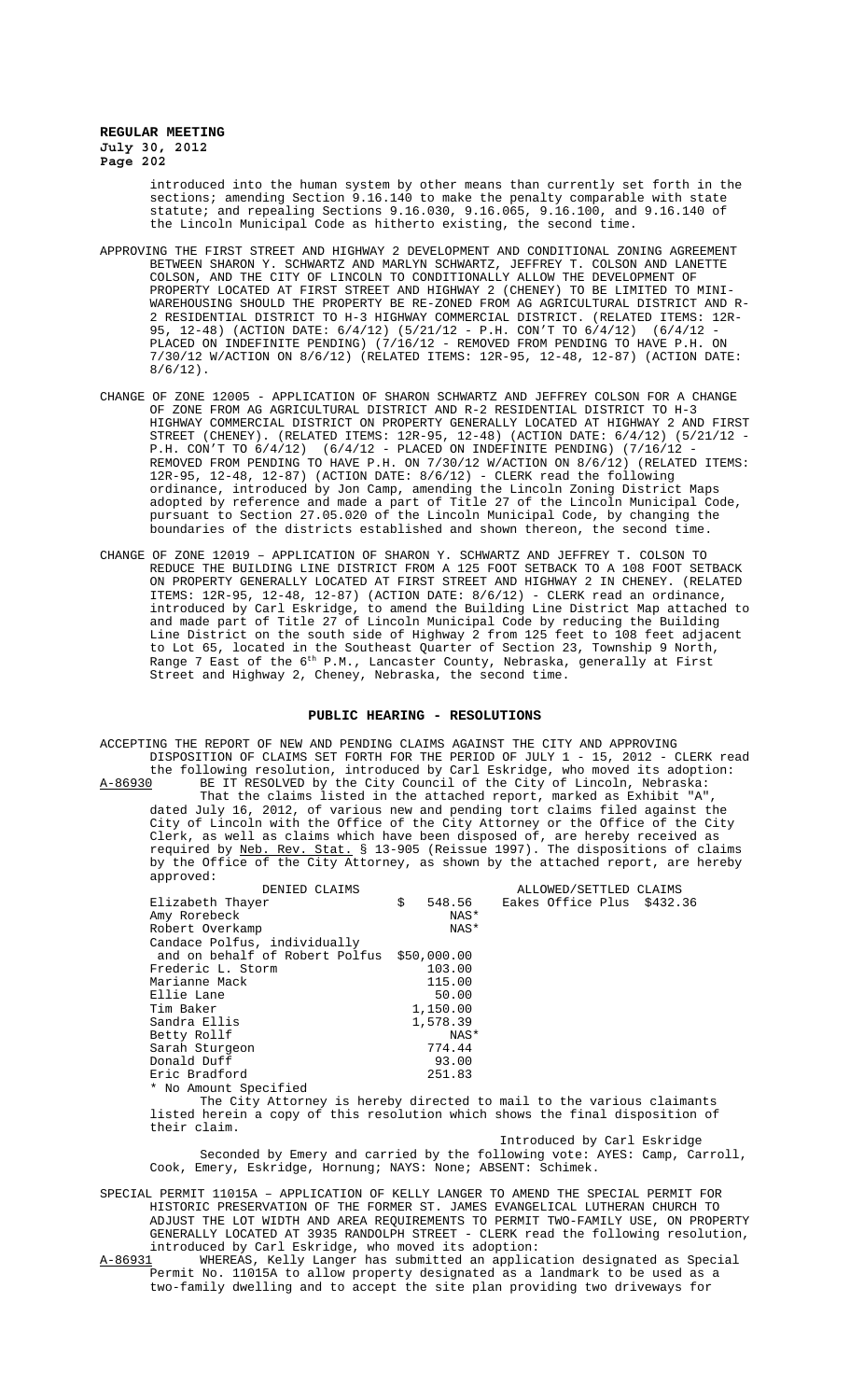parking on property generally located at 3935 Randolph Street (the former St. James Evangelical Lutheran Church), and legally described as:

The west 58 feet of the north 100 feet of Lot 1, Riley & Whitney's Subdivision, Lincoln, Lancaster County, Nebraska;

WHEREAS, the community as a whole, the surrounding neighborhood, and the real property adjacent to the area included within the site plan for this use of an historic landmark as a two-family dwelling will not be adversely affected by granting such a permit; and

WHEREAS, said site plan together with the terms and conditions hereinafter set forth are consistent with the Comprehensive Plan of the City of Lincoln and with the intent and purpose of Title 27 of the Lincoln Municipal Code to promote the public health, safety, and general welfare.

NOW, THEREFORE, BE IT RESOLVED by the City Council of the City of Lincoln, Nebraska:

That the application of Kelly Langer, hereinafter referred to as "Permittee", to allow the former St. James Evangelical Lutheran Church on the property described above to be used as a two-family dwelling and to accept the site plan for two driveways, be and the same is hereby granted under the provisions of Section 27.63.400 of the Lincoln Municipal Code upon condition that construction of said two-family dwelling be in substantial compliance with said application, the site plan, and the following additional express terms, conditions, and requirements:<br>1. This Permit appr

This Permit approves development of a building for two dwelling units and rescinds the previously approved uses granted by Special Permit 11015. Development is subject to compliance with building, fire, health, and any other relevant codes.<br>2. Th

2. The site plan with twin driveways is approved.

3. Any modifications to the building exterior or to the approved site plan must be submitted and approved for a Certificate of Appropriateness by the Preservation Commission.

4. Before occupying the improvement all development and construction shall substantially comply with the approved plans.

5. All privately-owned improvements shall be permanently maintained by the Permittee.<br>6. The

The physical location of all setbacks and yards, buildings, parking and circulation elements, and similar matters must be in substantial compliance with the location of said items as shown on the approved site plan.

7. The terms, conditions, and requirements of this resolution shall run with the land and be binding upon the Permittee, its successors and assigns. 8. The Permittee shall sign and return the letter of acceptance to

the City Clerk. This step should be completed within 60 days following the approval of the special permit. The City Clerk shall file a copy of the resolution approving the special permit and the letter of acceptance with the Register of Deeds, filing fees therefor to be paid in advance by the Permittee. Building permits will not be issued unless the letter of acceptance has been filed.

# Introduced by Carl Eskridge

Seconded by Carroll and carried by the following vote: AYES: Camp, Carroll, Cook, Emery, Eskridge, Hornung; NAYS: None; ABSENT: Schimek.

APPROVING AN AMENDMENT TO THE HOLDREGE STREET AND IDYLWILD DRIVE DEVELOPMENT AND CONDITIONAL ZONING AGREEMENT TO MODIFY THE PROPERTY RESTRICTIONS REGARDING THE SETBACK ON THE EAST SIDE OF LOT 48, GENERALLY LOCATED AT HOLDREGE STREET AND IDYLWILD DRIVE - CLERK read the following resolution, introduced by Carl Eskridge, who moved its adoption:

A-86932 BE IT RESOLVED by the City Council of the City of Lincoln, Nebraska: That the agreement titled Holdrege Street and Idylwild Drive First Amendment of the Development and Conditional Zoning Agreement, which is attached hereto, marked as Attachment "A" and made a part hereof by reference, between Kappa Foundation, as Owner, and the City of Lincoln, Nebraska, to modify the property restrictions regarding the setback on the east side of Lot 48, Block 1, University Park Addition, generally located at Holdrege Street and Idylwild Drive, is approved and the Mayor is authorized to execute the First Amendment to

the Development and Conditional Zoning Agreement on behalf of the City. BE IT FURTHER RESOLVED that the City Clerk is directed to return one fully executed copy of this Agreement to Rick Peo, Chief Assistant City Attorney, for distribution to the Owner.

BE IT FURTHER RESOLVED that the City Clerk is directed to forward a copy of this Agreement to Michaela Dugan, Impact Fee Administrator.

Introduced by Carl Eskridge Seconded by Carroll and carried by the following vote: AYES: Camp, Carroll, Cook, Emery, Eskridge, Hornung; NAYS: None; ABSENT: Schimek.

APPROVING AN AMENDMENT TO BID NO. 10-164 FOR THE ANNUAL REQUIREMENTS OF INVENSYS METER PARTS FOR LWS AMR PROGRAM AGREEMENT BETWEEN THE CITY OF LINCOLN AND HD SUPPLY WATERWORKS TO EXTEND THE TERM FOR ONE ADDITIONAL TWO-YEAR TERM FROM AUGUST 1, 2012 THROUGH JULY 31, 2014 - CLERK read the following resolution, introduced by Carl Eskridge, who moved its adoption:<br>A-86933 BE IT RESOLVED by the City Counc

BE IT RESOLVED by the City Council of the City of Lincoln, Nebraska: That the Amendment to Bid No. 10-164 for the Annual Requirements of Invensys Meter Parts for LWS AMR Program Agreement between the City of Lincoln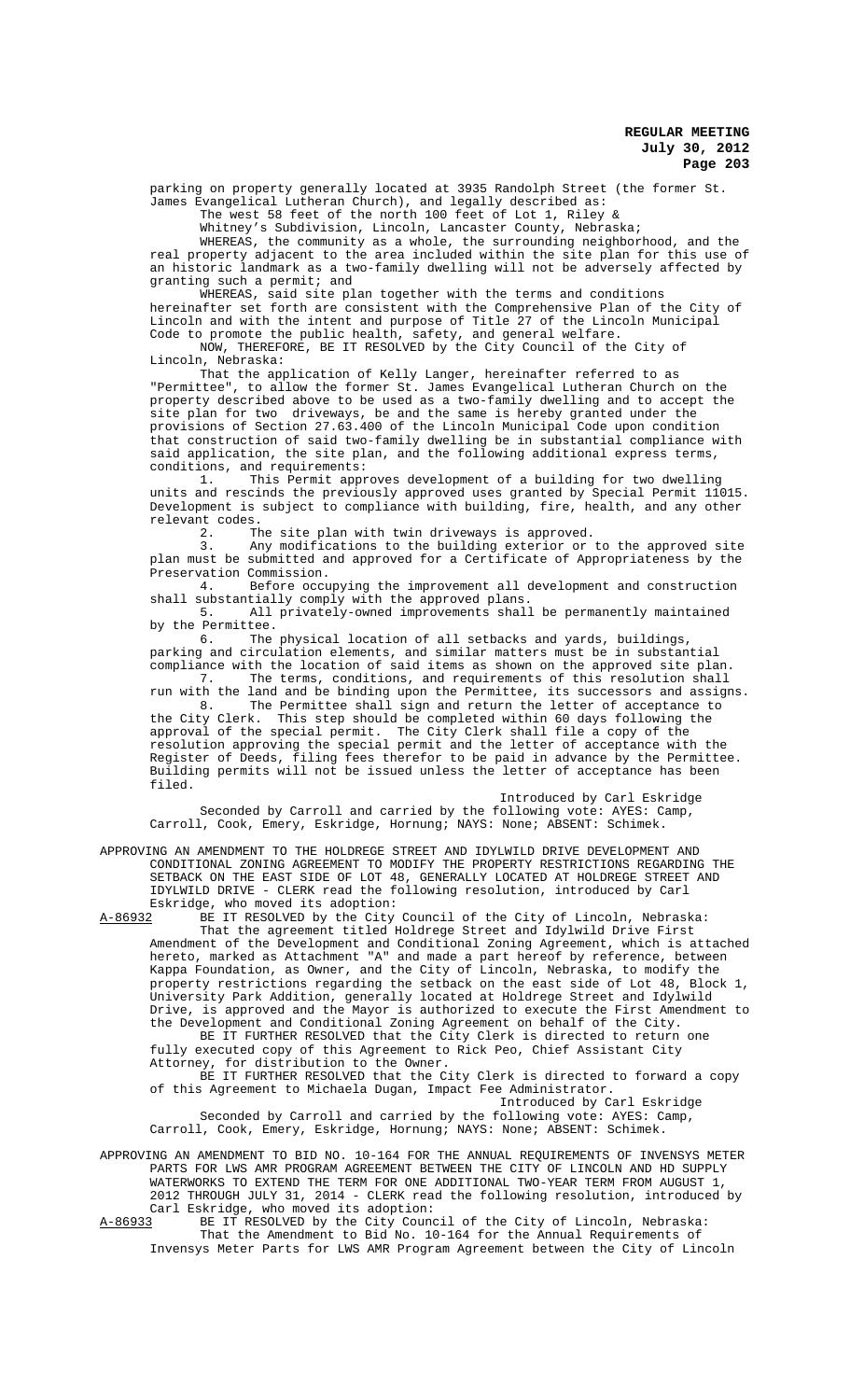and HD Supply Waterworks to extend the term for a two-year period from August 1, 2012 through July 31, 2014, upon the terms and conditions as set forth in said Contract Agreement, is hereby approved and the Mayor is authorized to execute the same on behalf of the City of Lincoln.

Introduced by Carl Eskridge Seconded by Carroll and carried by the following vote: AYES: Camp, Carroll, Cook, Emery, Eskridge, Hornung; NAYS: None; ABSENT: Schimek.

APPROVING AN AMENDMENT TO BID NO. 10-158 FOR THE ANNUAL REQUIREMENTS OF M & H FIRE HYDRANT PARTS AGREEMENT BETWEEN THE CITY OF LINCOLN AND HD SUPPLY WATERWORKS TO EXTEND THE TERM FOR ONE ADDITIONAL TWO-YEAR TERM FROM AUGUST 1, 2012 THROUGH JULY 31, 2014 - CLERK read the following resolution, introduced by Carl Eskridge, who moved its adoption:

A-86934 BE IT RESOLVED by the City Council of the City of Lincoln, Nebraska: That the Amendment to Bid No. 10-158 for the Annual Requirements of M & H Fire Hydrant parts Agreement between the City of Lincoln and HD Supply Waterworks to extend the term for a two-year period from August 1, 2012 through July 31, 2014, upon the terms and conditions as set forth in said Contract Agreement, is hereby approved and the Mayor is authorized to execute the same on behalf of the City of Lincoln.

Introduced by Carl Eskridge Seconded by Carroll and carried by the following vote: AYES: Camp, Carroll, Cook, Emery, Eskridge, Hornung; NAYS: None; ABSENT: Schimek.

#### **ORDINANCE - 3RD READING & RELATED RESOLUTIONS (as required)**

VACATION NO. 12003 - VACATING THE NORTH-SOUTH ALLEY LOCATED ONE-HALF BLOCK WEST OF SOUTH 52ND STREET BETWEEN PRESCOTT AVENUE AND COOPER AVENUE - CLERK read an ordinance, introduced by Doug Emery, vacating the alley located one-half block west of South 52nd Street between Prescott Avenue and Cooper Avenue within the Union College campus, and retaining title thereto in the City of Lincoln, Lancaster County, Nebraska, the third time. EMERY Moved to pass the ordinance as read.

Seconded by Carroll and carried by the following vote: AYES: Camp, Carroll, Cook, Emery, Eskridge, Hornung; NAYS: None; ABSENT: Schimek. The ordinance, being numbered **#19748**, is recorded in Ordinance Book #27, Page .

# **RESOLUTION - ACTION ONLY**

SPECIAL PERMIT NO. 12016 - APPEALS FROM THE PLANNING COMMISSION'S CONDITIONAL APPROVAL OF THE APPLICATION OF RADIX, INC. FOR AUTHORITY TO OPERATE A RECREATIONAL FACILITY IN THE AG AGRICULTURAL DISTRICT, ON PROPERTY GENERALLY LOCATED AT SW 29TH STREET AND W WITTSTRUCK ROAD.(7/17/12 - JOINT P.H.; TO HAVE ACTION ONLY ON 7/30/12) - PRIOR to reading:<br>CARROLL, Made Motion to Amend #

Made Motion to Amend #1 to amend Bill No. 12R-150 by accepting the Substitute Resolution 12R-150S.

Seconded by Emery & carried by the following vote: AYES: Camp, Carroll, Cook, Emery, Eskridge, Hornung; NAYS: None; ABSENT: Schimek.

CLERK Read the following substitution resolution, introduced by Jonathan Cook, who moved it adoption:

A-86935 WHEREAS, Radix Inc. has submitted an application designated as Special Permit No. 12016 to convert City Special Permit No. 07032 from a Club to a special permit for a Recreational Facility and to expand the number of participants on property in the AG Agriculture District generally located at SW

29th Street and W. Wittstruck Road and legally described as:

Lot 1 and a portion of Outlot A, Bentzinger Pleasant Acres

First Addition, located in the South Half of Section 9, Township 8 North, Range 6 East of the 6th P.M. Lancaster County, Nebraska;

WHEREAS, the Lincoln City-Lancaster County Planning Commission held a public hearing on said application and adopted Resolution No. PC-01293 conditionally approving the same; and

WHEREAS, William K. Adams and nine other persons have filed a Notice of Appeal appealing the action of the Planning Commission conditionally approving Use Permit No. 12016; and

WHEREAS, pursuant to Lincoln Municipal Code § 27.27.080(g), the action appealed from is deemed advisory and the City Council is authorized to take final action on the application for Special Permit No. 12016; and

WHEREAS, the community as a whole, the surrounding neighborhood, and the real property adjacent to the area included within the site plan for this recreational facility will not be adversely affected by granting such a permit; and

WHEREAS, said site plan together with the terms and conditions hereinafter set forth are consistent with the Comprehensive Plan of the City of Lincoln and with the intent and purpose of Title 27 of the Lincoln Municipal Code to promote the public health, safety, and general welfare. NOW, THEREFORE, BE IT RESOLVED by the City Council of the City of

Lincoln, Nebraska:

That the application of Radix Inc., hereinafter referred to as "Permittee", for a special permit to operate a recreational facility on the property described above be and the same is hereby granted under the provisions of Section 27.63.130 the Lincoln Municipal Code upon condition that the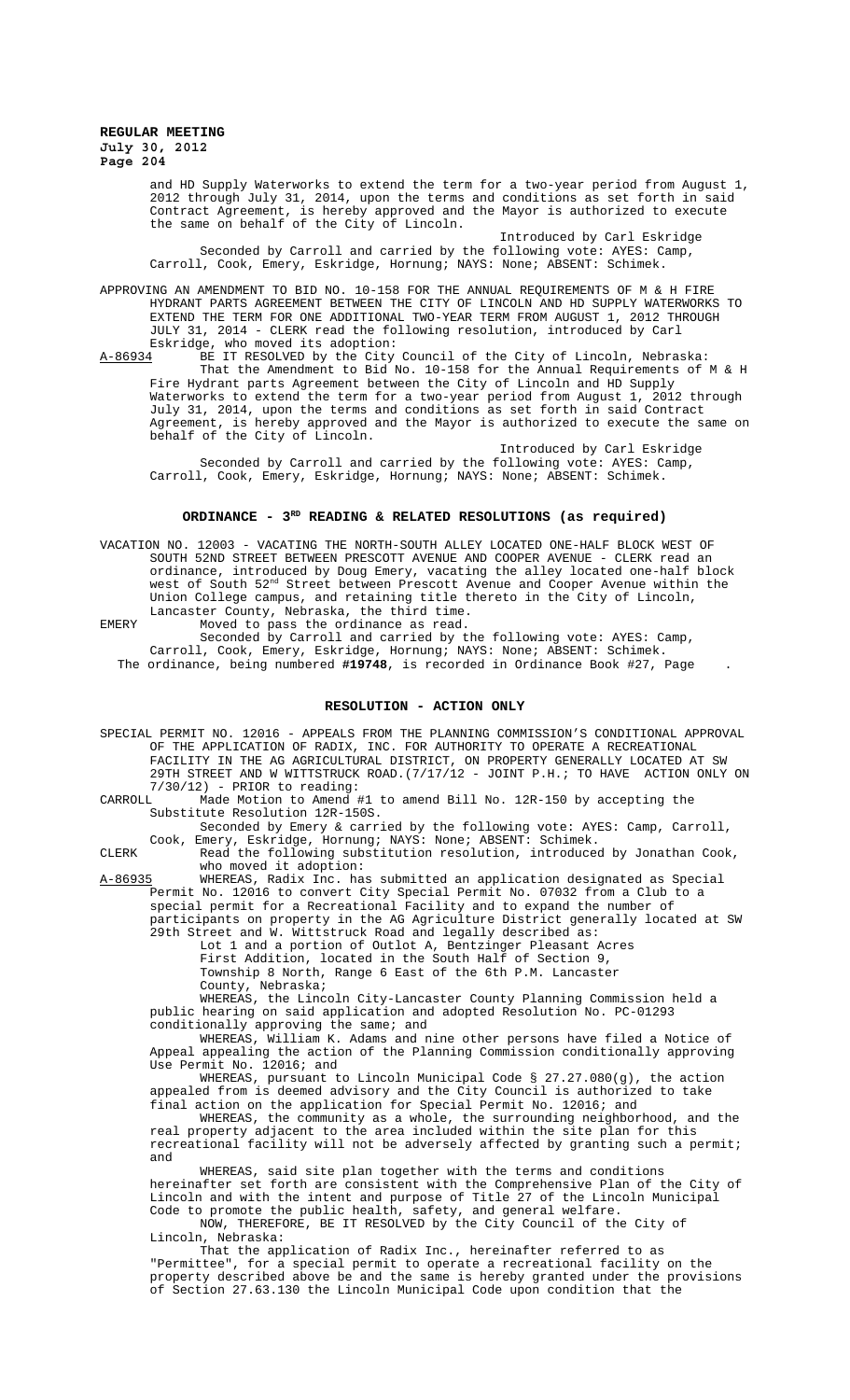Lancaster County Board approves County Special Permit No. 12015 and that the construction and occupancy of said recreational facility be in substantial compliance with said application, the site plan, the requirements of Section 27.63.130 and the following additional express terms, conditions, and requirements:

1. This approval permits a recreation facility for:

- a. A maximum occupancy of 50 participants that shall not exceed five consecutive days in a given calendar week;
- b. A maximum occupancy of 150 participants that shall not exceed five events in a 30 day period and no more than two events in a calendar week; and
- 2. Before receiving building permits the Permittee shall

a. Cause to be prepared and submitted to the Planning Department a revised and reproducible final plot plan including five copies with all required revisions as listed below:

- i. Update Note 7 to show correct floodplain map reference. ii. Show preliminary 2012 FEMA floodplain, preliminary 2012 FEMA
- floodplain is wider than the current floodplain. iii. Either:
	- (a) Add a Note stating, "Any construction (e.g. buildings, parking lots, etc.) within the floodplain area needs to comply with new growth area floodplain standards and have a floodplain permit. No buildings or structures are allowed in the minimum corridor (show minimum corridor on plan); or (b) Add a Note stating that no construction (e.g. Add a Note stating that no construction (e.g.
- buildings, parking lots, etc.) is allowed in the floodplain. iv. Correct the legal description of the property.
- v. Add a Note that commits the Permittee to promoting a route to the facility that uses Highway 33 to SW 29th Street to W. Wittstruck Road to minimize travel on un-paved roads.
- vi. Add a Note that indicates events as described in Note 3.c. shall conclude by 10:00 p.m.
- vii. Revise Note 4 to read "All exterior lighting shall comply with the design standards for parking lot lighting as adopted by the City of Lincoln. Parking lot lighting shall be shielded from adjacent properties and be turned off by 10:00 p.m. except for security lighting." The athletic course itself shall not be lighted.
- viii. Revise Note 6 to read, "Signs need not be shown on this site plan, but need to be in compliance with chapter 27.69 of the Lincoln Zoning Ordinance, and must be approved by Building & Safety Department prior to installation".
- ix. Revise all notes to remove the legal format and renumber. b. Obtain an administrative amendment of Special Permit #174CO to redefine the purpose of Outlot A and identify areas which will remain in

agricultural use or open space use.<br>3. Before receiving building per Before receiving building permits the Permittee shall provide to the Planning Department verification from the Register of Deeds that the letter of acceptance as required by the approval of the special permit has been recorded. 4. Prior to the issuance of a building permit the construction plans must substantially comply with the approved plans.

5. Events with an occupancy greater than 150 participants are prohibited unless Change of Zone 12022 amending Section 27.07.030 of the Lincoln Municipal Code is adopted by the City Council to allow any use approved by the Lancaster County Board of Commissioners by the granting of an amusement license for such use as a conditional permitted use provided said use is limited to one event per calendar year and the Permittee complies with the conditions of approval for such conditional permitted use.

6. Before occupying buildings or starting the operation all development and construction shall substantially comply with the approved plans.

7. The physical location of all setbacks and yards, buildings, parking and circulation elements, and similar matters be in substantial compliance with the location of said items as shown on the approved site plan.

8. Before occupying this recreation facility the City-County Health Department is to approve the water and wastewater systems.

9. The terms, conditions, and requirements of this resolution shall run with the land and be binding upon the Permittee, its successors and assigns. 10. The Permittee shall sign and return the letter of acceptance to the City Clerk. This step should be completed within 60 days following the approval of the special permit. The City Clerk shall file a copy of the resolution approving the special permit and the letter of acceptance with the Register of Deeds, filing fees therefor to be paid in advance by the Permittee. Building permits will not be issued unless the letter of acceptance has been filed. 11. The Permittee shall sign and return the letter of acceptance to the County Clerk. This step should be completed within 60 days following the approval of the special permit. The Permittee shall file a copy of the resolution approving the special permit and the letter of acceptance with the Register of Deeds. Building permits will not be issued unless the letter of acceptance has been filed.

Introduced by Jonathan Cook Seconded by Carroll and carried by the following vote: Camp, Carroll, Cook, Emery, Eskridge, Hornung; NAYS: None; ABSENT: Schimek.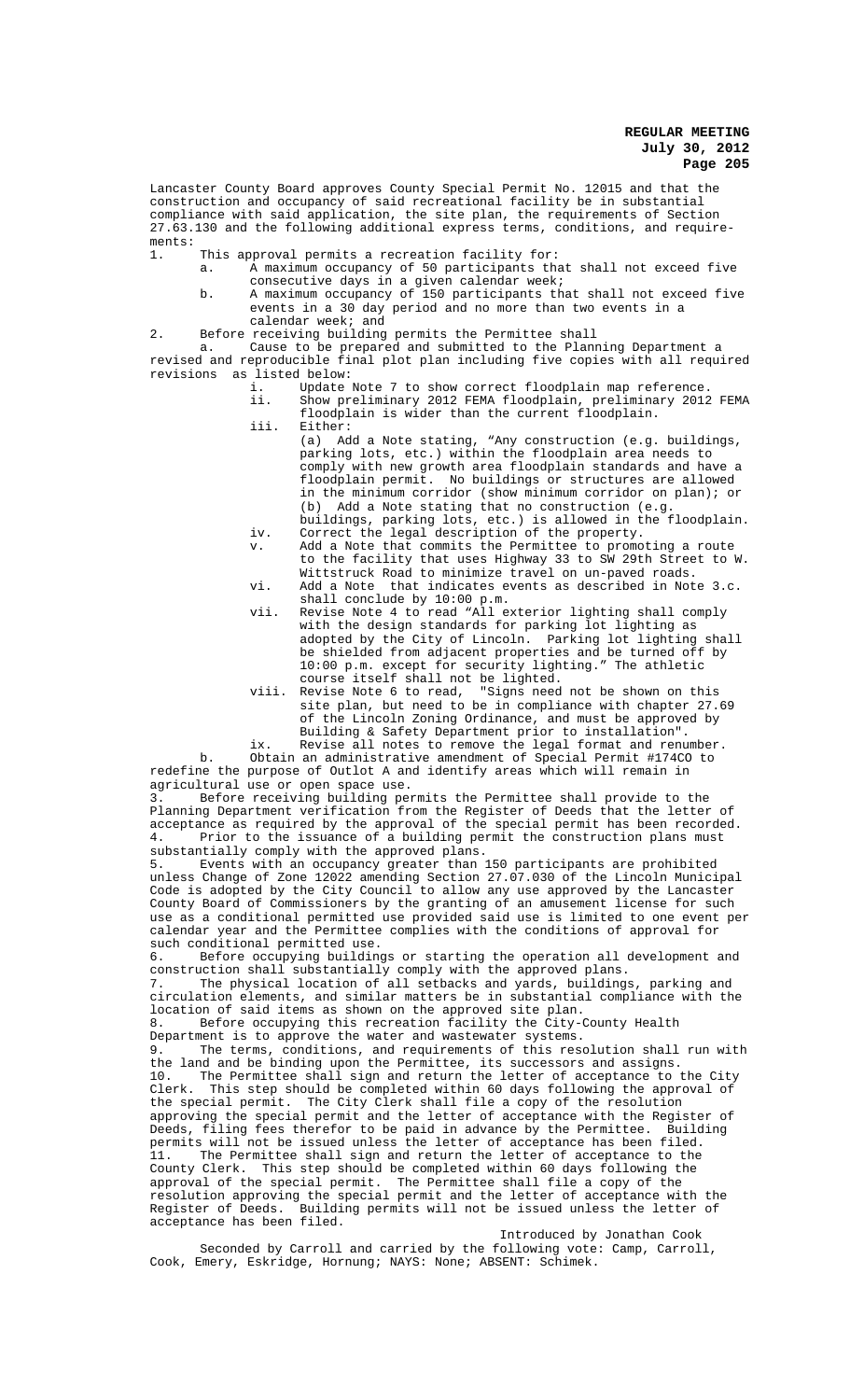## **REQUEST OF COUNCILMAN JON CAMP TO RECONSIDER**

APPLICATION OF SAM'S WEST, INC. DBA SAM'S CLUB #4873 FOR A CLASS D LIQUOR LICENSE AT 8480 ANDERMATT DRIVE - PRIOR to reading:

CAMP Made Motion to Reconsider vote on A-86922.

Seconded by Eskridge & carried by the following vote: AYES: Camp,

Carroll, Cook, Emery, Eskridge, Hornung; NAYS: None; ABSENT: Schimek. CLERK Read the following resolution, introduced by Camp, who moved its adoption for approval.

A-86936 BE IT RESOLVED by the City Council of the City of Lincoln, Nebraska: That after hearing duly had as required by law, consideration of the

facts of this application, the Nebraska Liquor Control Act, and the pertinent City ordinances, the City Council recommends that the application of Sam's West, Inc. dba Sam's Club #4873 for a Class "D" liquor license at 8480 Andermatt Drive, Lincoln, Nebraska, for the license period ending April 30, 2013, be approved with the condition that:

1. Applicant must successfully complete the responsible beverage server training course required by Section 5.04.035 of the Lincoln Municipal Code within 30 days of approval of this resolution.

2. The premises must comply in every respect with all city and state regulations.

The City Clerk is directed to transmit a copy of this resolution to the Nebraska Liquor Control Commission.

Introduced by Jon Camp Seconded by Eskridge and carried by the following vote: AYES: Camp, Carroll, Cook, Emery, Eskridge, Hornung; NAYS: None; ABSENT: Schimek.

### ORDINANCES - 1<sup>st</sup> READING & RELATED RESOLUTIONS (as required)

- AUTHORIZING THE CITY OF LINCOLN, NEBRASKA TO ENTER INTO A LEASE-PURCHASE TRANSACTION WITH UNION BANK AND TRUST COMPANY FOR THE ACQUISITION OF STREET LIGHTS, A TELEPHONE SYSTEM AND IMPROVEMENTS TO THE CITY'S MUNICIPAL SERVICE CENTER - CLERK read an ordinance, introduced by Jon Camp, authorizing and approving a leasepurchase transaction with Union Bank and Trust Company, the proceeds of which will be used to pay the costs of (A) acquiring and installing street lights and related improvements and certain electronic communication equipment and related software and (B) remodeling, renovating, equipping and furnishing certain real property of the City; approving the issuance, sale, and delivery of not to exceed \$10,000,000 principal amount of certificates of participation in such lease; fixing in part and providing for the fixing in part of certain provisions of the lease; and related matters, the first time.
- AMENDING THE PAY SCHEDULE FOR A CERTAIN EMPLOYEE GROUP BY ADJUSTING THE HOURLY PAY RANGE SCHEDULE AND SCHEDULES OF ANNUAL, MONTHLY, BIWEEKLY AND HOURLY PAY RANGE EQUIVALENTS FOR EMPLOYEES OF THE CITY OF LINCOLN WHOSE CLASSIFICATIONS ARE ASSIGNED TO PAY RANGES PREFIXED BY THE LETTER "X" TO BE EFFECTIVE AUGUST 16, 2012 - CLERK read an ordinance, introduced by Jon Camp, adopting pay schedules and schedules of pay ranges for employees of the City of Lincoln, Nebraska whose classifications are assigned to pay ranges prefixed by the letter "X" and repealing Ordinance No. 19743, passed by the City Council on July 23, 2012, the first time.
- AMENDING SECTION 2.76.365 OF THE LINCOLN MUNICIPAL CODE, HOURS OF WORK, TO ALLOW EMPLOYEES WITH A PAY RANGE PREFIXED BY THE LETTER "X" AND ELIGIBLE TO RETIRE TO ELECT A REDUCED WORK SCHEDULE - CLERK read an ordinance, introduced by Jon Camp, amending Section 2.76.365 of the Lincoln Municipal Code relating to hours of work to allow employees with a pay range prefixed by the letter "X" and eligible to retire to elect a reduced work schedule; and repealing Section 2.76.365 of the Lincoln Municipal Code as hitherto existing, the first time.
- AMENDING SECTION 12.08.270 OF THE LINCOLN MUNICIPAL CODE RELATING TO ALCOHOLIC LIQUOR PROHIBITED IN PARKS TO ALLOW ALCOHOLIC BEVERAGES TO BE SERVED AND CONSUMED AT AULD PAVILION DURING PERIODS THAT ARE SUBJECT TO AN AGREEMENT BETWEEN THE CITY AND A PRIVATE BUSINESS FOR RENTAL OF THE FACILITY AND CATERING RELATED EVENTS - CLERK read an ordinance, introduced by Jon Camp, amending Section 12.08.270 of the Lincoln Municipal Code relating to alcoholic liquor in parks to allow alcohol to be served inside Auld Pavilion under the circumstances provided therein; and repealing Section 12.08.270 of the Lincoln Municipal Code as hitherto existing, the first time.
- APPROVING THE TRANSFER OF UNSPENT AND UNENCUMBERED APPROPRIATIONS AND CASH (IF ANY) BETWEEN AND ELIMINATING APPROPRIATIONS WITHIN CERTAIN CAPITAL IMPROVEMENT PROJECTS WITHIN THE STREET CONSTRUCTION FUND, WATER FUND, WASTEWATER FUND, SOLID WASTE FUND FOR THE PUBLIC WORKS & UTILITIES DEPARTMENT; WITHIN THE CAPITAL PROJECTS FUND AND SOLID WASTE FUND FOR THE PARKS & RECREATION DEPARTMENT; AND WITHIN THE CAPITAL PROJECTS FUND FOR THE URBAN DEVELOPMENT DEPARTMENT - CLERK read an ordinance, introduced by Jon Camp, approving the transfer of unspent and unencumbered appropriations and cash (if any) and eliminating appropriations between certain capital improvement projects within the Street Construction Fund, Water Fund, Wastewater Fund, and Solid Waste Fund for the Public Works & Utilities Department; within the Capital Projects Fund for the Parks & Recreation Department; and within the Capital Projects Fund for the Urban Development Department, the first time.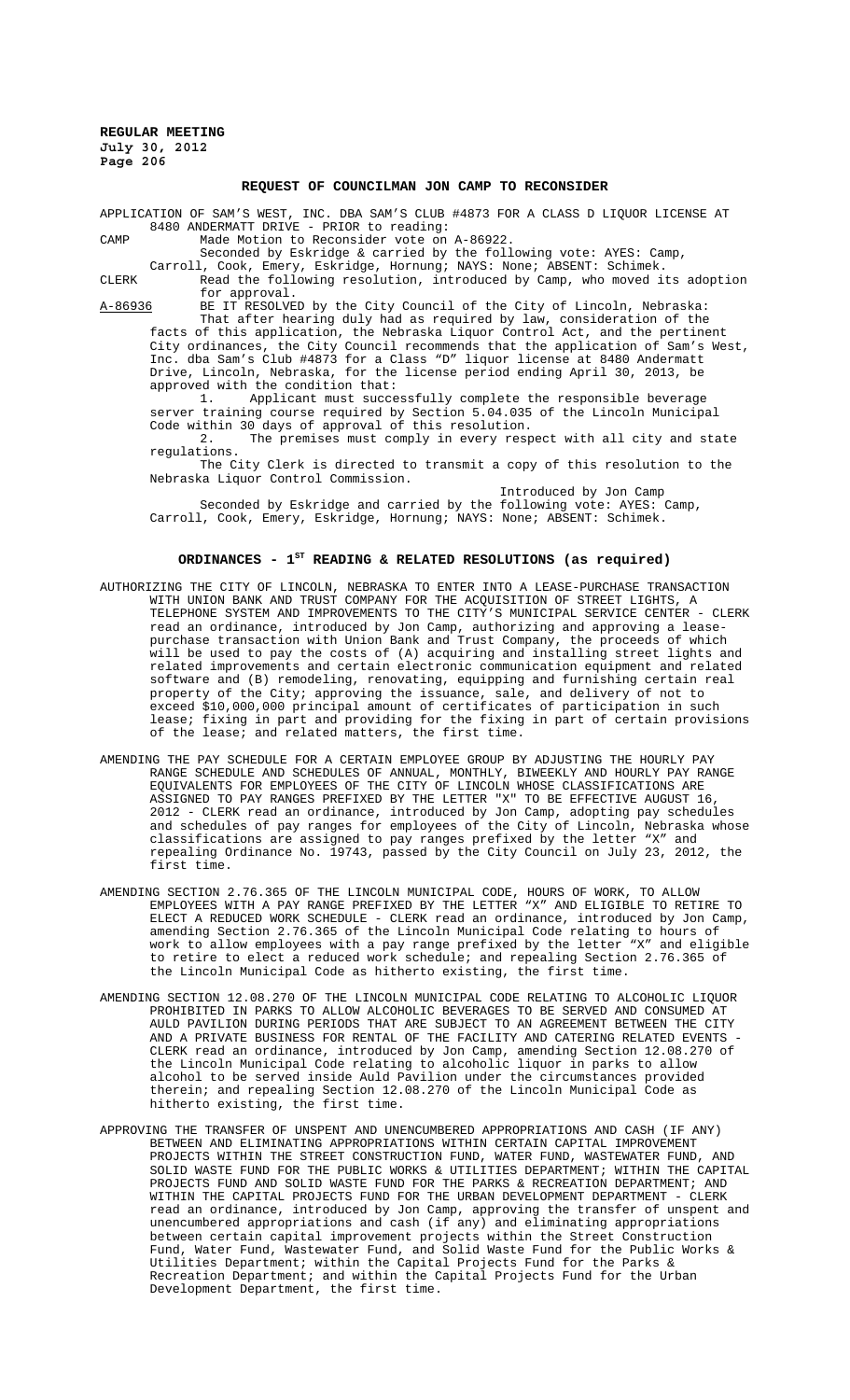### RESOLUTIONS - 1<sup>st</sup> READING - ADVANCE NOTICE

MISC. NO. 12007 – DECLARING THE GATEWAY SENIOR LIVING REDEVELOPMENT AREA (AN ESTIMATED 11 ACRE AREA GENERALLY BOUNDED BY O STREET ON THE SOUTH, NORTH 56TH STREET ON THE EAST, R STREET ON THE NORTH AND NORTH 52ND STREET ON THE WEST) AS BLIGHTED AND SUBSTANDARD.

## **THE FOLLOWING ORDINANCES & RESOLUTIONS WILL HAVE PUBLIC HEARING ON 8/6/12 AT 2:30 P.M. IMMEDIATELY FOLLOWING THE REGULAR COUNCIL MEETING**

- PUBLIC HEARING ON THE 1 & 6 YEAR STREET & HIGHWAY PROGRAM, THE 2012-2014 CITY OF LINCOLN BIENNIAL OPERATING BUDGET AND THE CAPITAL IMPROVEMENT PROGRAM FOR FY 2012-2014. (TO HAVE PUBLIC HEARING 8/6; ACTION: 8/20/12)
- AMENDING SECTION 2.32.110 OF THE LINCOLN MUNICIPAL CODE RELATING TO LINCOLN POLICE DEPARTMENT FEES TO INCREASE THE FEE CHARGED FOR A COPY OF AN ACCIDENT REPORT FROM \$2.00 TO \$15.00. (TO HAVE PUBLIC HEARING/2ND READING  $8/6$ ; ACTION:  $8/8/12$ ) CLERK read an ordinance, introduced by Jon Camp, amending Section 2.32.110 of the Lincoln Municipal Code relating to Lincoln Police Department Fees by increasing the fee charged for a copy of an accident report from \$2.00 to \$15.00; repealing Section 2.32.110 of the Lincoln Municipal Code as hitherto existing, the first time.
- AMENDING CHAPTER 2.20 OF THE LINCOLN MUNICIPAL CODE RELATING TO THE FIRE AND RESCUE DEPARTMENT BY ADDING NEW SECTIONS NUMBERED 2.20.160, 2.20.170, 2.20.180, 2.20.190 AND 2.20.200 TO IDENTIFY AND ESTABLISH FEES FOR SPECIFIC SERVICES PERFORMED BY THE FIRE AND RESCUE DEPARTMENT. (TO HAVE PUBLIC HEARING/2ND READING 8/6; ACTION: 8/8/12) - CLERK read an ordinance, introduced by Jon Camp, amending Chapter 2.20 of the Lincoln Municipal Code relating to the Fire and Rescue Department by adding new sections numbered 2.20.160, 2.20.170, 2.20.180, 2.20.190 and 2.20.200 to identify and establish fees for specific services performed by the Fire and Rescue department, the first time.
- AMENDING CHAPTER 5.56 OF THE LINCOLN MUNICIPAL CODE RELATING TO EMERGENCY ALARM SYSTEMS BY AMENDING SECTION 5.56.010 TO REVISE AND ADD DEFINITIONS; AMENDING SECTIONS 5.56.025 AND 5.56.030 TO REQUIRE FIRE ALARM BUSINESSES AND FIRE ALARM USERS, RESPECTIVELY, TO OBTAIN THE PERMITS REQUIRED IN THIS CHAPTER; AND AMENDING SECTIONS 5.56.040, 5.56.050 AND 5.56.055 TO PROVIDE FEES FOR FALSE FIRE ALARMS. (TO HAVE PUBLIC HEARING/2ND READING 8/6; ACTION: 8/8/12) - CLERK read an ordinance, introduced by Jon Camp, amending Chapter 5.56 of the Lincoln Municipal Code relating to Emergency Alarm Systems by amending Section 5.56.010 to revise and add definitions; amending Sections 5.56.025 and 5.56.030 to require fire alarm businesses and fire alarm users, respectively, to obtain permits required in this chapter; amending Sections 5.56.040, 5.56.050, and 5.56.055 to provide fees for false fire alarms; and repealing Sections 5.56.010, 5.56.025, 5.56.030, 5.56.040, 5.56.050, and 5.56.055 of the Lincoln Municipal Code as hitherto existing, the first time.
- AMENDING SECTION 8.32.150 OF THE LINCOLN MUNICIPAL CODE RELATING TO SOLID WASTE TO INCREASE THE OCCUPATION TAX ON REFUSE HAULERS FROM \$7.00 PER TON TO \$9.00 PER TON. (TO HAVE PUBLIC HEARING/2ND READING 8/6; ACTION: 8/8/12) - CLERK read an ordinance, introduced by Jon Camp, amending Section 8.32.150 of the Lincoln Municipal Code to increase the occupation tax imposed on refuse haulers from \$7.00 per ton to \$9.00 per ton; and repealing Section 8.32.150 of the Lincoln Municipal Code as hitherto existing, the first time.
- AMENDING THE PAY SCHEDULE FOR A CERTAIN EMPLOYEE GROUP WHOSE CLASSIFICATIONS ARE ASSIGNED TO THE PAY RANGE WHICH IS PREFIXED BY THE LETTER "C" BY CREATING THE CLASSIFICATION OF "COMMUNITY OUTREACH COORDINATOR." (TO HAVE PUBLIC HEARING/2ND READING 8/6; ACTION: 8/8/12) - CLERK read an ordinance, introduced by Jon Camp, amending Section 3 of Ordinance No. 19601 passed August 15, 2011, relating to the pay schedules of employees whose classifications are assigned to the pay range which is prefixed by the letter "C" by creating the job classification of "Community Outreach Coordinator", the first time.
- AMENDING THE PAY SCHEDULE FOR A CERTAIN EMPLOYEE GROUP WHOSE CLASSIFICATIONS ARE ASSIGNED TO THE PAY RANGE WHICH IS PREFIXED BY THE LETTER "M" BY CREATING THE CLASSIFICATION OF "EQUITY AND DIVERSITY OFFICER." (TO HAVE PUBLIC HEARING/2ND READING 8/6; ACTION: 8/8/12) - CLERK read an ordinance, introduced by Jon Camp, amending Section 1 of Ordinance No. 19424 passed August 9, 2010, relating to the pay schedules of employees whose classifications are assigned to the pay range which is prefixed by the letter "M", by creating the job classification of "Equity and Diversity Officer", the first time.
- ADOPTING THE FEE SCHEDULE FOR APPLICATION REVIEWS UNDER CHAPTER 14.20, TITLE 26, AND TITLE 27 OF THE LINCOLN MUNICIPAL CODE AND AMENDMENTS TO THE LINCOLN-LANCASTER COUNTY COMPREHENSIVE PLAN TO BE EFFECTIVE OCTOBER 1, 2012. (TO HAVE PUBLIC HEARING/2ND READING 8/6; ACTION: 8/8/12)